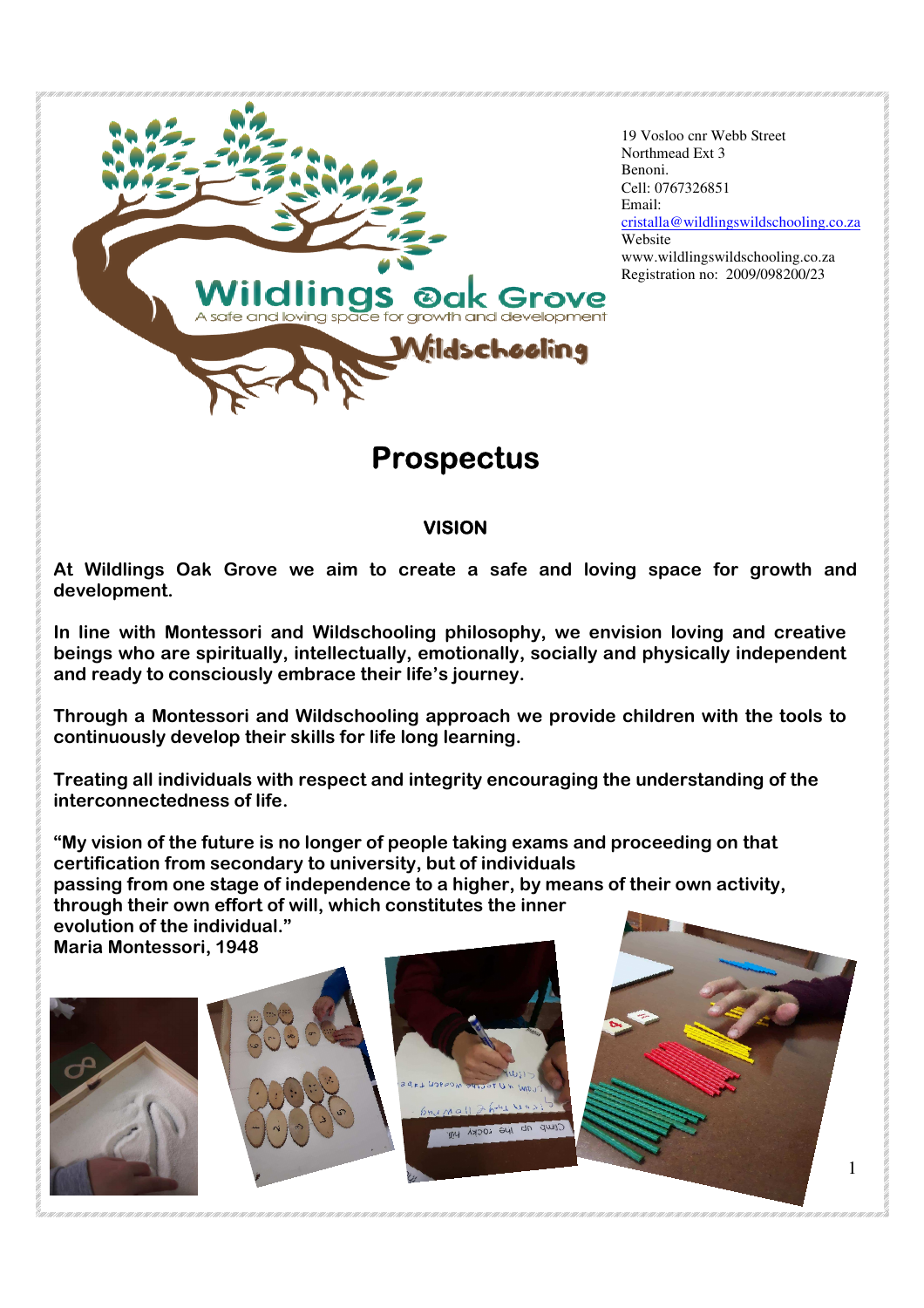### **MISSION**

**We are committed to the educational philosophies and approach originated by Dr Maria Montessori together with Wildschooling, adapted to the needs of all of our students. We aim to conjoin a Montessori inspired approach together with Wildschooling as both are hugely beneficial approaches to the whole development of children.** 

- **Encourage a learner centered philosophy for the development of each individual.**
- **Assist, empower and enable all learners regardless of their barriers to learning, in a safe, nurturing and caring environment.**
- **Empowering and enabling learners who fall through the cracks at mainstream schools, do not fit in and families who require a more gentle eclectic approach to learning.**
- **We are an inclusive environment welcoming children who are considered atypical, neurotypical, anxious, who struggle with learning difficulties, who carry a vast amount of labels including ADD; ADHD; ASD; Dyspraxia; Dyslexia..… as well as children who struggle with mainstream and would flourish in a safe and nurturing learning space.**
- We unfortunately are unable to cater for children who are not independently mobile **without assisting devices , children who are not fully toilet independent or in the process of toilet training, learners who need high levels of medical care, sensory disabilities- deaf and blind children due to the fact that we do not have the capacity to address their communication needs. Severely mentally disabled, Down syndrome children would benefit more from an environment specializing for their needs such as SOWLE centre. Children with severe behavioral difficulties where aggression could put the other children at risk will only be accepted once the behavior has been addressed by the child's therapists and doctors and improved.**

**A Montessori Inspired Wildschooling Approach:** 

**We have recognized a huge gap in the system failing children who struggle to keep up with mainstream, find remedial centres too standardized to support learning at one's own pace, too high functional for special needs environments and for children who would benefit from an eclectic homeschooling approach but whose parents are unable to homeschool.** 

**Our school was established in 2009 as a Montessori environment we have since adapted our approach to teaching and have taken aspects of Montessori combined with Wildschooling and special needs interventions to provide children with a rich, individualized, self-directed and paced, nurturing environment for** 

**learning. We make use of the Montessori curriculum adapted to each individual's** 

**needs. We are a certified Think Digital Academy Edu Centre, offering CAPS online tutoring and grading for children who are able to manage the curriculum with support. Think Digital is an external service provider, Parents register directly with Think Digital and pay the curriculum provider directly for access to the online platform.** 

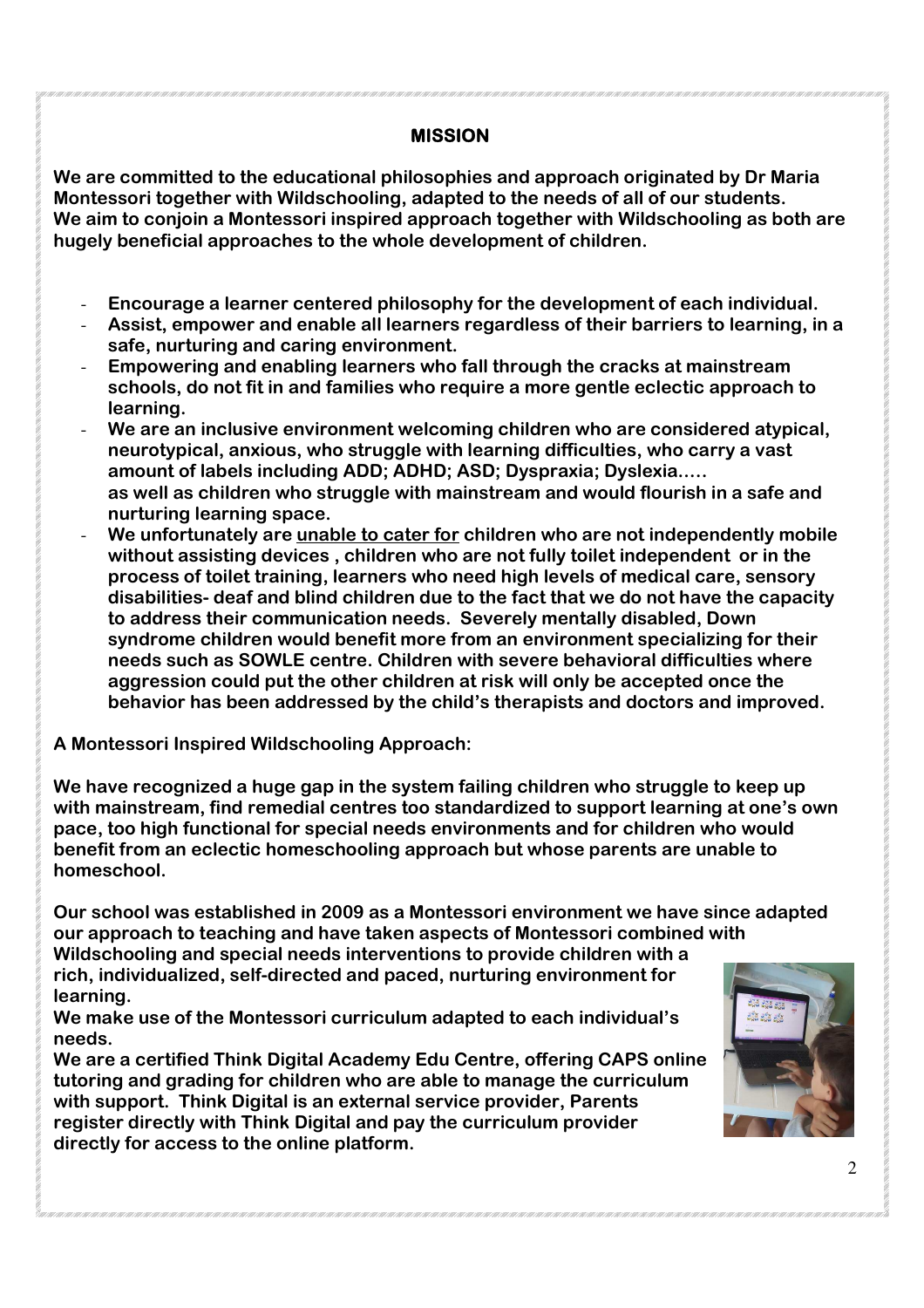**Parents are encouraged to sign up for the two week free trial with Think Digital, we offer a two day free trial at our wildschool to establish whether we are a good fit for each individual's needs.** 

**We supervise and assist the students to complete the required tasks and submission of work completed.** 

**Think Digital is an extension to our curriculum, we provide supplementary work, remedial support to ensure that each child is receiving a comprehensive education based on their individual needs and own pace.** 

**Our Wildschooling and Montessori inspired philosophy and methodology encourages loving guidance towards excelling to one's individual full potential.** 

**What is Montessori inspired Wildschooling about?** 

- **Our Wildschooling and Montessori philosophy and methodology encourages loving guidance towards excelling to ones individual full potential.**
- **We do not work with grades but rather capabilities, through specialized observations and informal assessments we categorize the children according to skills and offer one on one learning to reach their full potential.**
- **Children using the Think Digital curriculum follow the grades as specified by the curriculum provider however all learners are supported to learn at their own pace.**
- **Children are placed in classes according to their abilities and level of understanding.**
- **Classes are kept small to ensure one on one attention.**
- **We assess the children through observations and activities not merely through standardized tests.**
- **Attitudes and confidence developed during these formative years will serve the child throughout their lifetime. It is felt that a child is most apt to retain a positive attitude toward learning and acquire confidence in a relaxed atmosphere where the child sets his own pace, follows his own interest and is free from criticism and competition.**
- • **Our mottos include "Learning to love to learn" "Follow the Child" and "Preparing for Life". We consider these in our daily work with the children.**
- **The method develops the whole personality of the child through emotional, intellectual and spiritual levels to gain confidence and awareness. The child grows into a mentally, physically, socially, emotionally and spiritually healthy and happy adult.**
- • **Learners are honored as unique and respected as individuals. Values such as compassion, harmony and justice develop naturally from this environment.**
- **The major goal is to help the children reach a stage where he/she uses her own abilities to think and decide. Self-esteem comes from a process which enables us to learn from what works and what we do well rather than from experiences which are always correcting our mistakes.**
- **The approach is a philosophy of education with the fundamental belief that a child learns best within a social environment that supports each individual's unique development.**
- **It is a system based on profound respect for the child's personality, helping him grow in all areas of his development. Differing from other educational approaches because it is based on the principle of freedom within a carefully prepared environment suitable to the nature of the child.**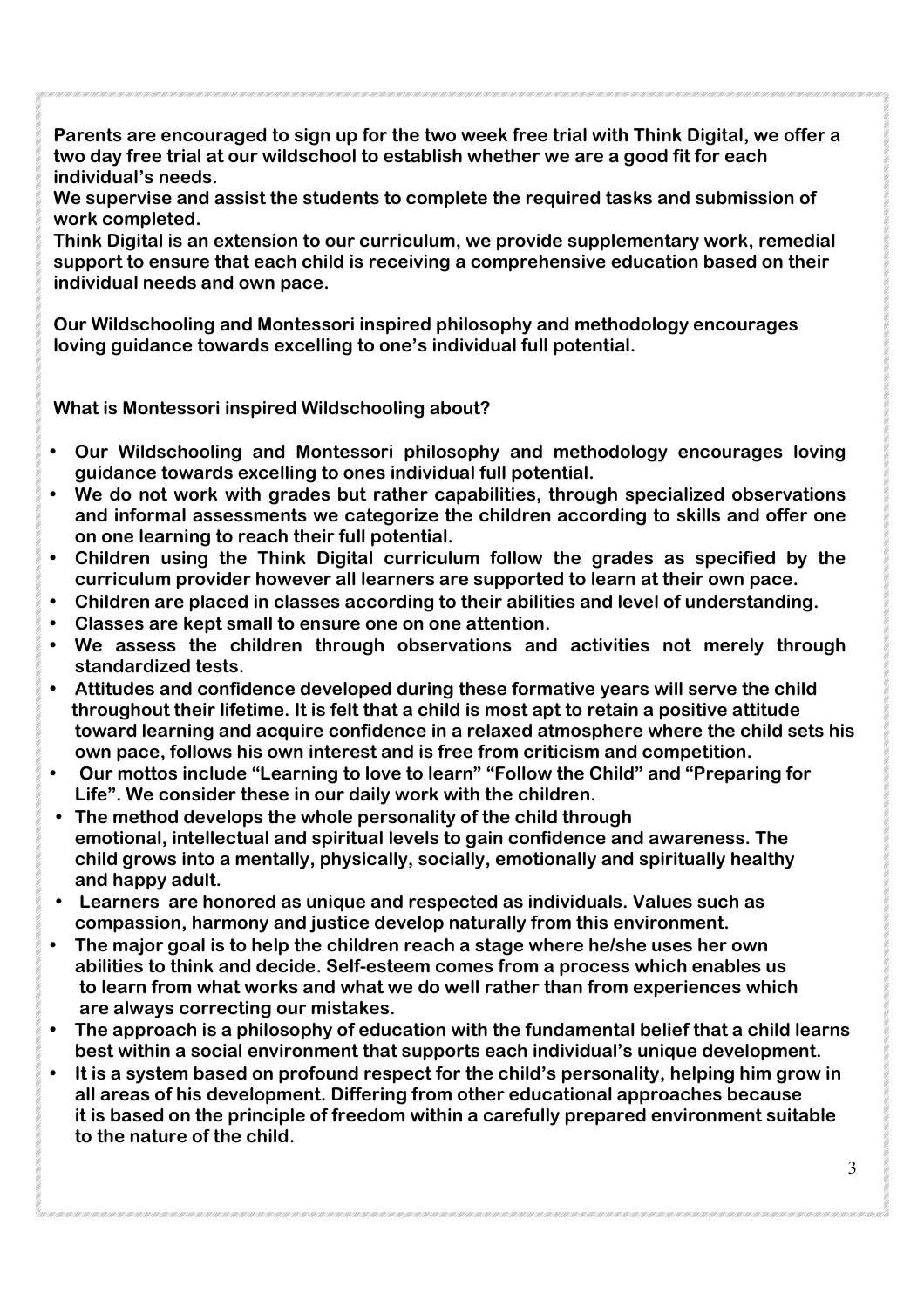- **The child is free to work at his own pace,**
- • **The directress relies on her scientific observation to determine which new activities to introduce to the child. The aim is to encourage active, positive and self-directed learning.**
- **The mixed age groups provides a family-like grouping where learning can take place naturally. More experienced children share what they have learnt with the other children while simultaneously reinforcing their own learning. This encourages an atmosphere of cooperation rather than competition.**
- **Intrinsic Motivation: Intrinsic motivation is the innate desire that drives the child to engage in an activity for enjoyment and satisfaction.**
- **Ability to Handle External Authority: The child is able to accept the ground rules established by external authority as appropriate boundaries in his interactions within the community.**
- **Creativity and Originality of Thought: Children are confident using the knowledge and skills they have acquired to express their own ideas and creativity. They recognize the value of their own ideas, respect the creative process of others and are willing to share regardless of risk. Children find joy and satisfaction in self-expression.**
- **Social Responsibility: Social responsibility requires the awareness that one's actions impact the welfare of the group and that one cannot attain complete independence and autonomy until one contributes constructively in a group process. Individuals are able to make a positive contribution to their community and groups within that community.**
- **Academic Preparation: Academic preparation entails providing children with skills that allow them to become independently functioning adults. As children master one level of academic skills they are able to go further and apply themselves to increasingly challenging materials across various academic disciplines. Children recognize that there is always room to grow in their abilities to read, write, speak, and think clearly and thoughtfully.**
- **Experiential learning: Children learn how to learn by doing. Children are encouraged to explore materials, integrate new concepts, analyze data, and think critically. Academic skills are essential to learning and knowing, not the aim of learning and knowing.**
- • **Autonomy: The autonomous child is self- directed, composed and morally independent.**
- **Confidence and Competence: The confident and competent child perceives himself as being successful, has a realistic understanding of accomplishment and has the ability to learn from his mistakes. Competence is the capability for success through taking risks, reflection and self-correction.**
- **Spiritual Awareness: Spiritual awareness is embodied in the child who is compassionate, empathetic, and sensitive to the natural world and the human condition. One with nature, exploring, playing, learning and honoring our earth and earth cycles. We encourage a deep love and connection to nature.**
- **Children are guided to take responsibility for their planet, their space and body.**
- **Combination of indoor and outdoor activities to demonstrate the interconnectedness of all things.**
- **Children are able to study nature, spend varying time outdoors experiencing and engaging with nature to develop knowledge and various skills.**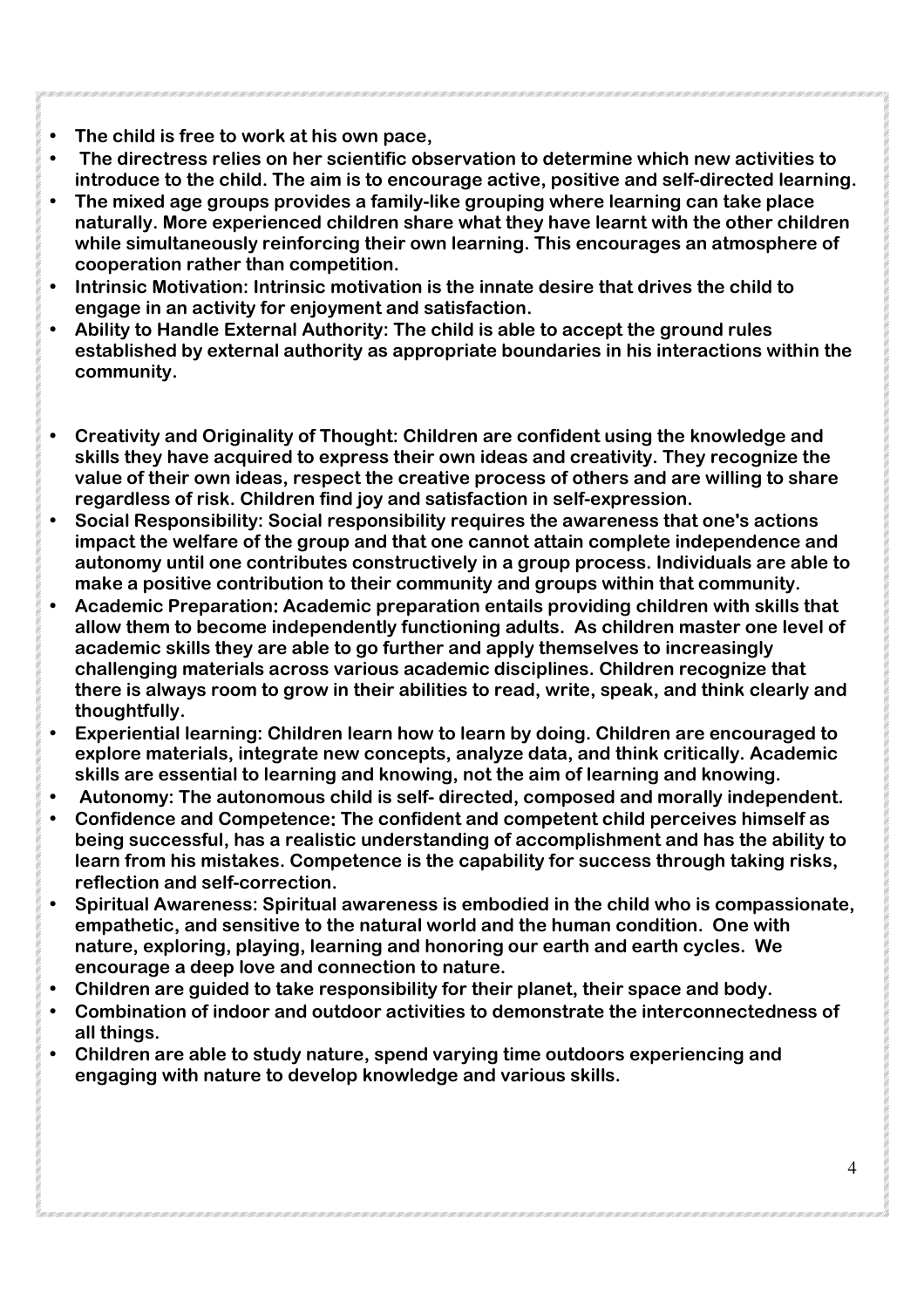- **Children are guided to develop many skills including, taking risks, working with real tools under supervision, climb trees, swing, pushing wheelbarrows, digging, identifying plants, take care of the environment, play with mud, take mud baths, gardening, planting vegetables, using electronic devices, all of these are just as important as traditional subjects. We ensure that both our outdoor and indoor environments are equally stimulating and important for overall development. We ensure that gross and fine motor activities are available daily.**
- **Time spent outdoors with nature is not considered to be only for play time, it is not an extension of our methods but a dynamic relationship between the child and nature.**
- **Spending time in nature assists with building healthy boundaries.**
- **Incorporating wildschooling strengthens communication skills, fine and gross motor development, respect for our environment and for each other.**
- **We take delight in the weather, we play in the soft rain, take shelter in a storm, splash in mud puddles, snuggle up with a hot drink when it's cold, developing trust and friendship.**
- • **A Road from the Concrete to the Abstract The basis of our approach is the simple observation that children learn most effectively through direct experience and the process of investigation and discovery. Most children do not learn by memorizing what they hear from their teachers or read in a text, but rather from concrete experience and direct interaction with the environment. Asking a child to sit back and watch us perform a process or experiment is like asking a one-year-old not to put everything in his mouth. Children need to manipulate and explore everything that catches their interest.**
- **The most important years in our children's education are not high school and college, but, instead, their first twelve years of life. This is when their character and values, selfimage, basic skills and knowledge, and appreciation for culture and the arts are formed.**
- **It offers them the most challenging academic program that they can handle in a course of study that includes English language, creative writing, mathematics, geometry, algebra, history, geography, life skills, economics, philosophy and peace education, botany and zoology, the physical sciences, art, literature, music, drama and physical education.**
- **Children with difficulties cannot be forced to learn, they cannot be punished and fail a grade due to their difficulties. It is imperative to understand that we will support the growth and development of each learner however we cannot make unrealistic promises, each child is able to develop according to their abilities and capabilities. Children with severe learning difficulties cannot be expected to learn a second language if they are not yet competent in the first language, children who struggle to write cannot be forced to write between tiny lines until they are able to write adequately between bigger lines, children who struggle with print cannot be forced to write in cursive until they are capable of writing in print, unless of course a child finds cursive easier to manage. We are here to support and encourage learning not pressurize tasks that for some children may be impossible. It is thus important for parents to have open communication with us and realistic expectations.**
- **We cater for specific needs and identify individual learning styles.**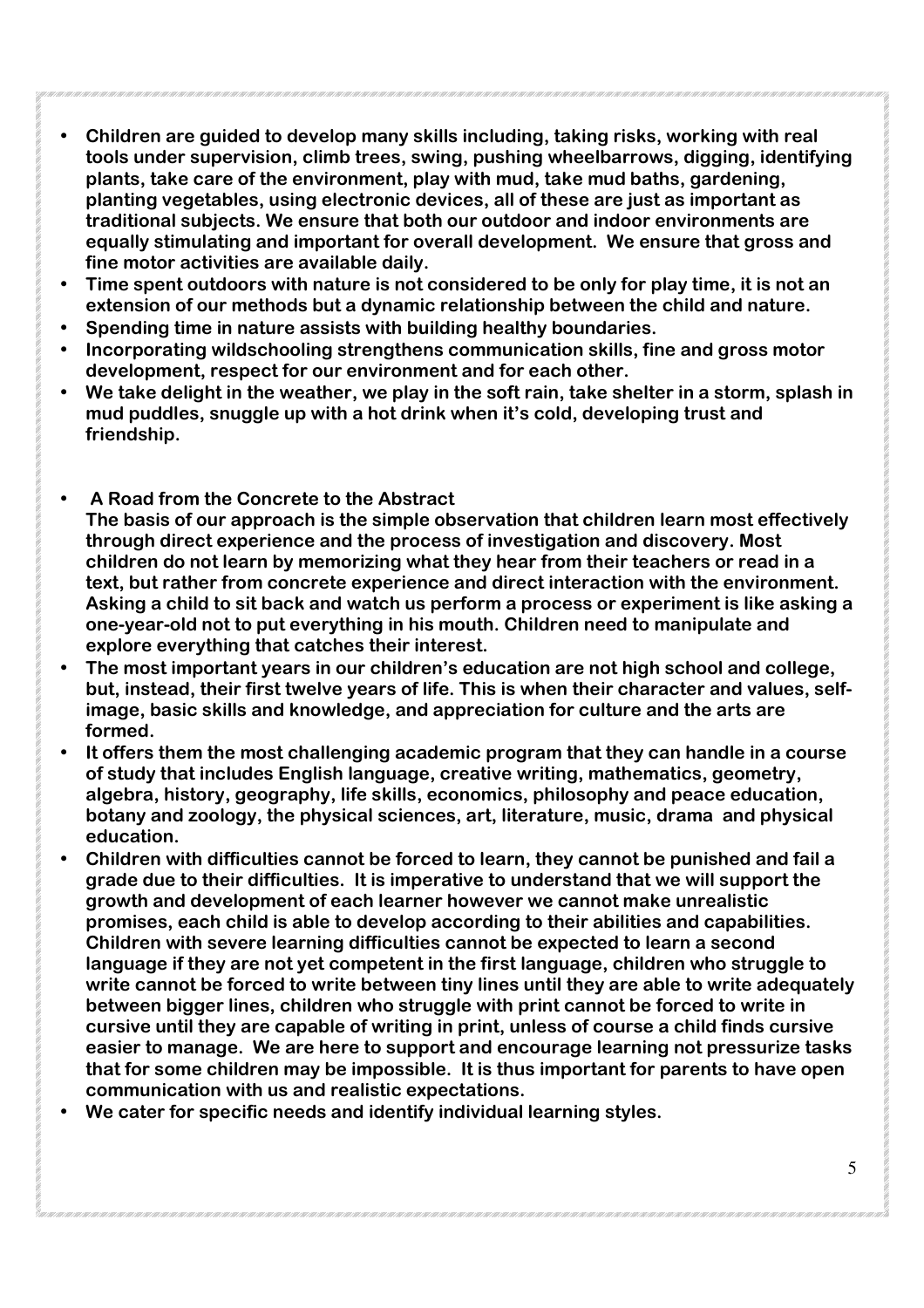- **We respect the need for uninterrupted work, recognizing that interrupting children during learning could disturb their momentum, interest, motivation and thought process.**
- **Through our system of engaging the senses, we prepare the eyes to see, ears to hear, nose to smell, tongue to taste, the hands to feel. Inviting the mind and body to learn by muscle memory, rather than simply memory alone.**
- **Our mixed age groups encourages self-esteem through individualized, positive learning experiences. Each child works at their own pace, decreasing the comparison of progress, eliminating the feeling of ever been behind.**
- **Our hands on approach allows children to have concrete experience before moving to the abstract.**
- **We provide an alternative for children and families who feel excluded from standardized settings, who struggle with the pressure to fit "into the box" of traditional curriculums.**
- **We provide relief from a teacher focused approach with rigid schedules, rigid lesson plans, hours sitting at a desk, we follow a student-focused approach.**
- **We provide a safe space for children who find reading, writing, comprehension, spelling, memorizing, maths, social interactions and emotional difficulties challenging.**
- **Special attention is provided to developing long and short term memory, logical thinking, verbalization, visual and auditory memory.**
- **Ongoing observation based assessment ensures that children are progressing.**
- **Special needs in our wildschooling Montessori inspired environment means finding our way into the child's world, rather than requiring them to find their way into ours.**
- **Every child has an individualized education plan completely custom to their age, abilities, personality and learning preferences. Special needs learners are never left to struggle or fall behind, they are embraced and accepted for their individuality just like the rest of our class. Their education is tailored to their needs rather than standardized expectations.**
- **Our unique, Montessori inspired wildschooling environment provides inclusion, nurturing and support for typical learners, remedial and special needs learners, bridging the barriers to learning.**
- **Our goal is to nurture each child's intelligence and creativity.**
- **We use positive reinforcement whenever possible to encourage progress and acknowledge contributions, rather than focusing on the rules and the consequences for breaking them.**
- **We encourage and model ways to negotiate in conflict situations so that whenever possible everyone can win and at the very least everyone feels heard and that their feelings and needs are respected.**
- **As necessary we cue and remind learners of appropriate behaviors before they forget. When behaviour is inappropriate and a gentle reminder isn't enough, we intervene and respectfully but firmly stop the behaviour.**
- **Our ultimate goal is to encourage self- discipline and self-motivation as the reasons for behaviour rather than fear or motivation from without.**

6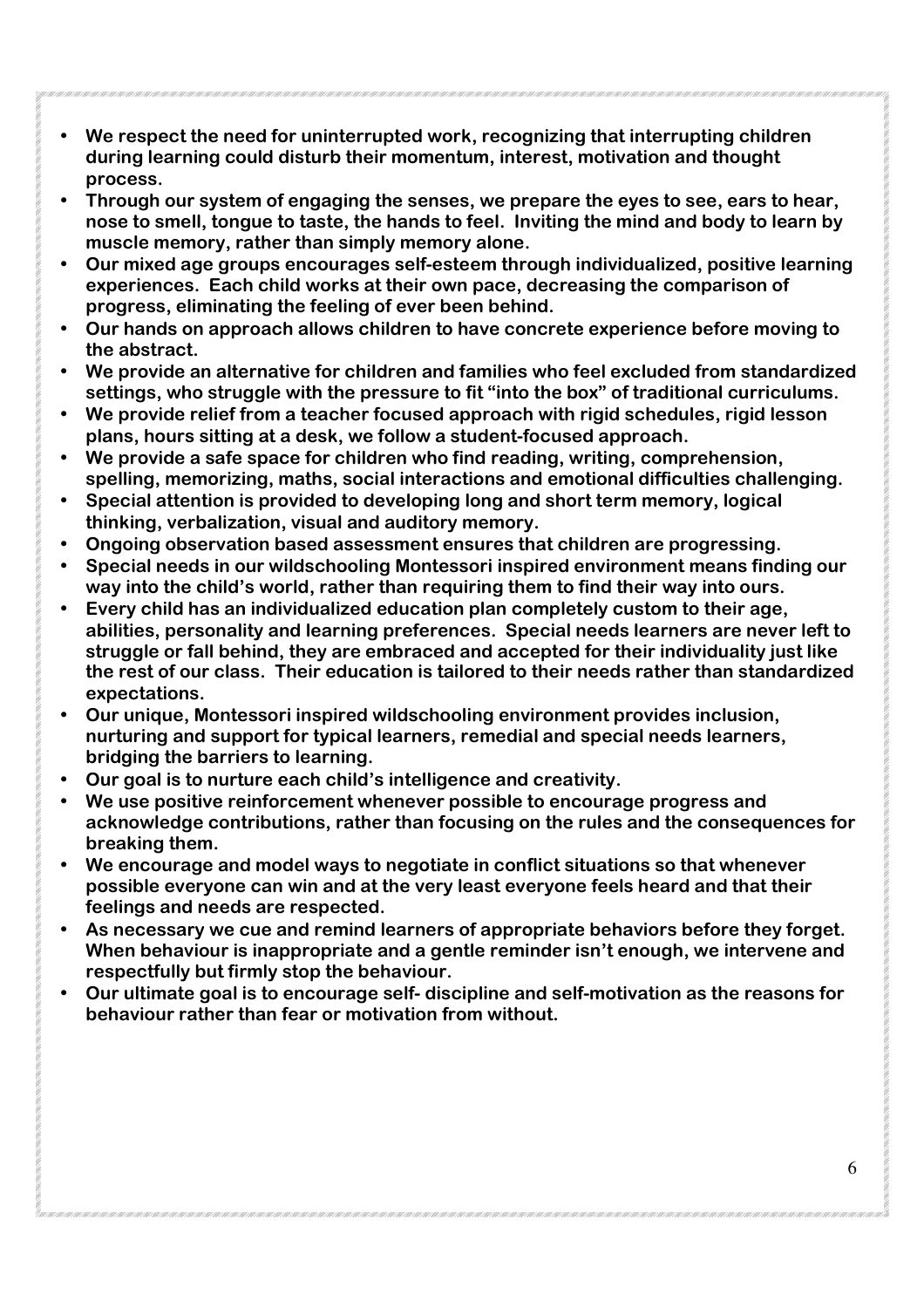• **Active learning: We promote active rather than passive learning by:** 

**1. Encouraging children to pursue studies in all areas of their spontaneous personal interests;** 

**2. Using hands-on, "experiential" learning whenever possible rather than lecture and drill, whether through concrete manipulative learning materials, experimental discovery, research, field investigation, or exploring in nature** 

**3. Bringing the child to a sense of closure and recognition of having reached a preestablished goal for learning.** 

- **Passage to abstraction: To facilitate this process, we consistently work from a very concrete level of experience to the abstract. To aid children in learning, we begin by giving them the "big picture" , and work from this toward an increasing level of detail. This concept has created a spiraling curriculum in which skills and concepts are presented and reintroduced at increasing levels of complexity and abstraction over the years.**
- **External structure: As necessary we provide community members with sufficient external structure and support in a committed effort to ensure that their developmental needs are met. We do this in a manner that reflects our expectations and philosophy.**
- **Providing a broad preparation for life, balancing academic excellence with the development of personal and practical life skills.**
- **Success: We design our educational program to maximize each person's academic and personal success. We strive to encourage learners to build on their strengths and personal learning styles and learn from their mistakes.**
- • **Academic success: We encourage skills that support independent and successful learning, critical thinking, cooperative projects, reflective reading, problem solving, library research, use of technology, techniques for effective study and techniques for focusing attention.**
- **Personal success: We consider it equally important that our community members be successful human beings who can establish healthy relationships and achieve happiness in their personal lives. We teach our children to pay attention to and respect feelings, both their own and those of others. We help them to learn to solve conflicts effectively and fairly, and to express their feelings in a healthy manner. Group dynamics and communication skills are also prioritized.**

### **OBJECTIVES:**

**We aim to ensure that all learners are provided for, accepted, supported and respected** 

- • **Feel unique and valuable**
- **Able to explore and discover**
- **Encouraged to experience appropriate risk and challenge**
- **Freedom of choice, initiate and drive their learning at their own pace**
- **Experience regular success**
- **Develop positive relationships with themselves and others**
- **Develop a strong and positive relationship with their natural world**
- **Nurture a sense of order and self-discipline**
- **Develop a positive attitude towards learning**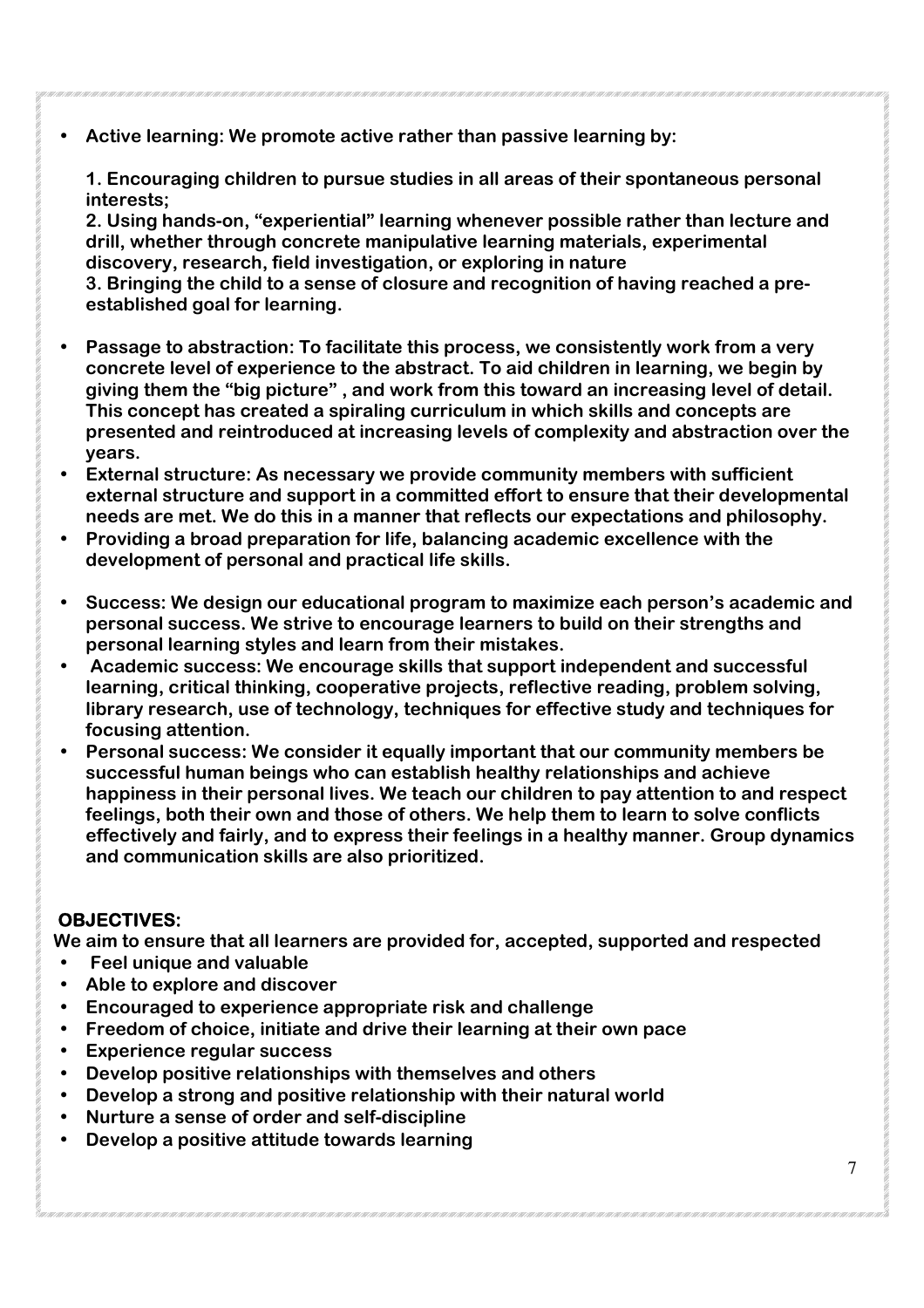- **Self-respect and self-esteem**
- **Confident to take initiative**
- **Socially acceptable behavior**
- **Acquire skills required for lifelong learning**
- **Reach their potential**
- **Provide a positive, nurturing environment that encourages creative thinkers**

### **We offer:**

**An eclectic approach to learning for children from age 3 years to 16. Montessori adapted method and philosophy of teaching Wildschooling Nature based teachings Think Digital caps curriculum One on one as well as small group learning Every child has an IEP as per Montessori principles Learner support to meet goals at their own pace Small classes to ensure individual support Self-paced learning Special educational needs support Remedial support** 

**Integrated learning therapy movement activities to aid neurological development** 

**Occupational Therapy is available on site as an external service billed separately. Integrated learning therapy is included in our fees: Benefits:** 

 **ILT activities are specialised movements which improve:** 

- - **Developmental disorders of learning and behaviour**
- - **Learning Readiness**
- - **Assist with neurological development**
- - **Assist with sensory integration**
- - **Visual perception**
- - **Auditory perception/processing**
- - **Concentration**
- - **Memory**
- - **Posture and muscle tone**
- - **Treats underlying weak systems in the body and Nervous System including: Vestibular System - Interhemispheric Integration – Proprioception – Tactile System – Kinesthesia - Differentiation – Lateralisation**

### **We do not:**

- - **Offer rigid mainstream schooling**
- **Use a box curriculum**
- **Rely solely on standardized testing methods**
- **Split children according to grades but rather abilities**
- **We do not reject the importance of learning traditional subjects and fundamental skills**



**Integrated Learning Therapy** 

unravelling causes of learning and behaviour difficulties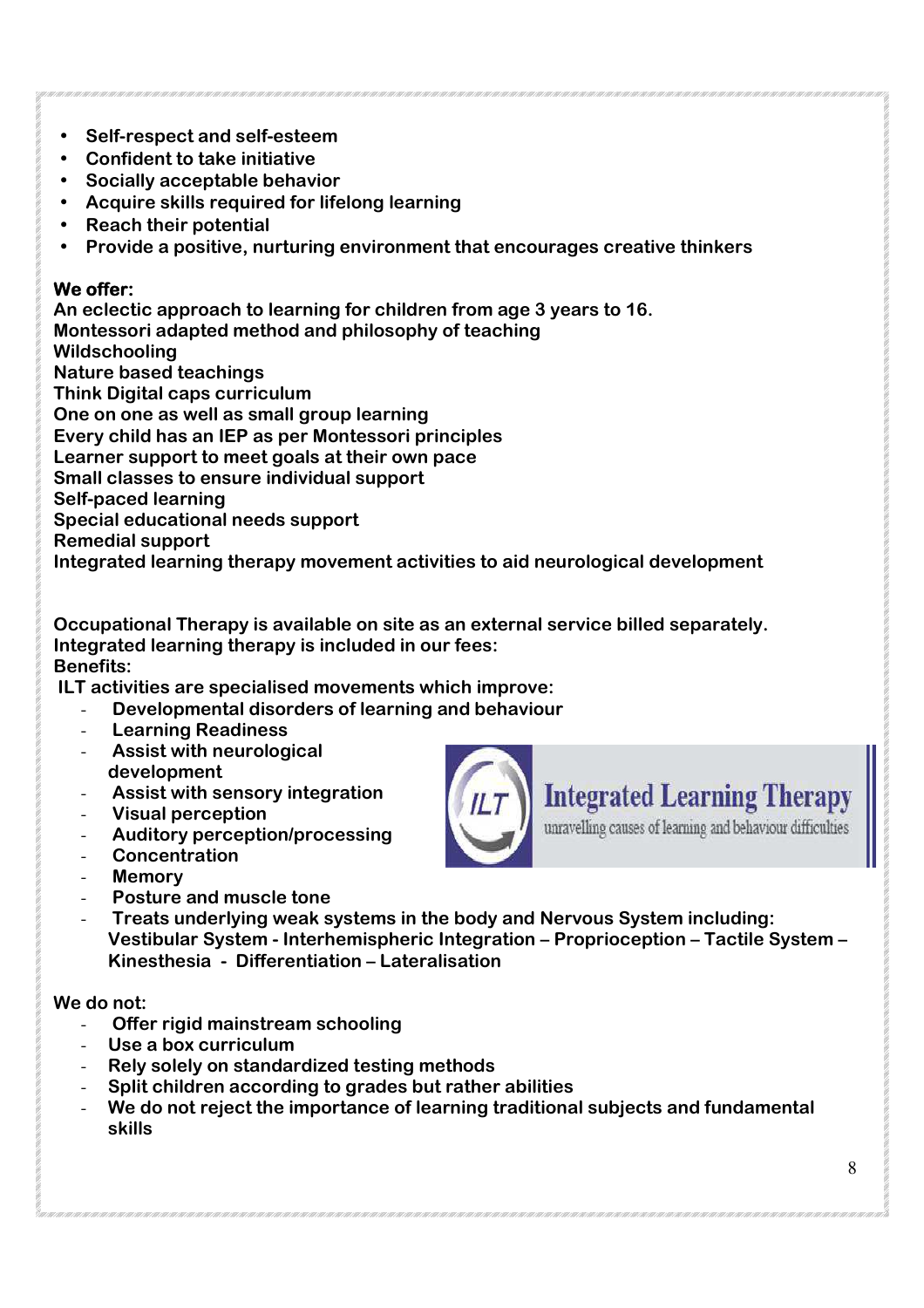- **Let children run wild with no order**
- **We do not encourage no boundaries and order**

### **Directress / Guide:**

- • **The role of the teacher in our environment differs to mainstream, the teacher is known as a Directress or Guide, she guides, directs and observes the child and one of her main functions is to prepare the environment for the child.**
- • **Our guides are qualified to offer Montessori methodology, special educational needs support and various therapies.**
- **Through specialized observation, offer children developmentally appropriate activities.**
- **Assist the children to learn the basic ground rules:**
- **Respect for others: teach the child that he may not hurt another child OR disturb another child's work. Treat others with courtesy.**
- **Respect for self: you may not do things which may endanger your safety.**
- **Respect for equipment: knowledge proceeds choice, you may only work with it if a directress has shown you how. You must use the equipment with care and return it to its place ready for someone else to use.**
- **The Montessori Directress has four primary goals:** 
	- **to awaken our children's spirit and imagination,**
	- **to encourage their normal desire for independence and high sense of self-esteem,**
	- **to help them develop the kindness and self-discipline that will allow them to become full members of society, and**
	- **to help them learn how to observe, question, and explore ideas independently.**
- **The Montessori Directress is a coach, mentor, and friend.**
- **The objective is to intrigue the children so that they will come back on their own to work with the materials. Lessons focus on clear and simple information that is necessary for the children to be able to do the work on their own: the name of the material, its place on the shelf, the ground rules for its use, and some of the possibilities inherent within it.**
- **Closely monitor their children's progress, keeping the level of challenge high.**

**Wildlings Oak Grove Wildschooling Cottage information:** 

# **Operating hours: 7:30 – 13:00**

**Gates open at 7:30** 

**Lessons begin at 8:00** 

 **Due to covid protocols parents are to collect and drop off children at the gate as we have to minimize risk.** 

**We close at 13:00, please collect your children on time as we currently do not provide aftercare, should enough need arise we will look into onsite aftercare** 

**(should you require immediate aftercare and transport services please enquire with Cristalla for a list of service providers in our area)** 

**We follow the 3 term calendar of independent schools.**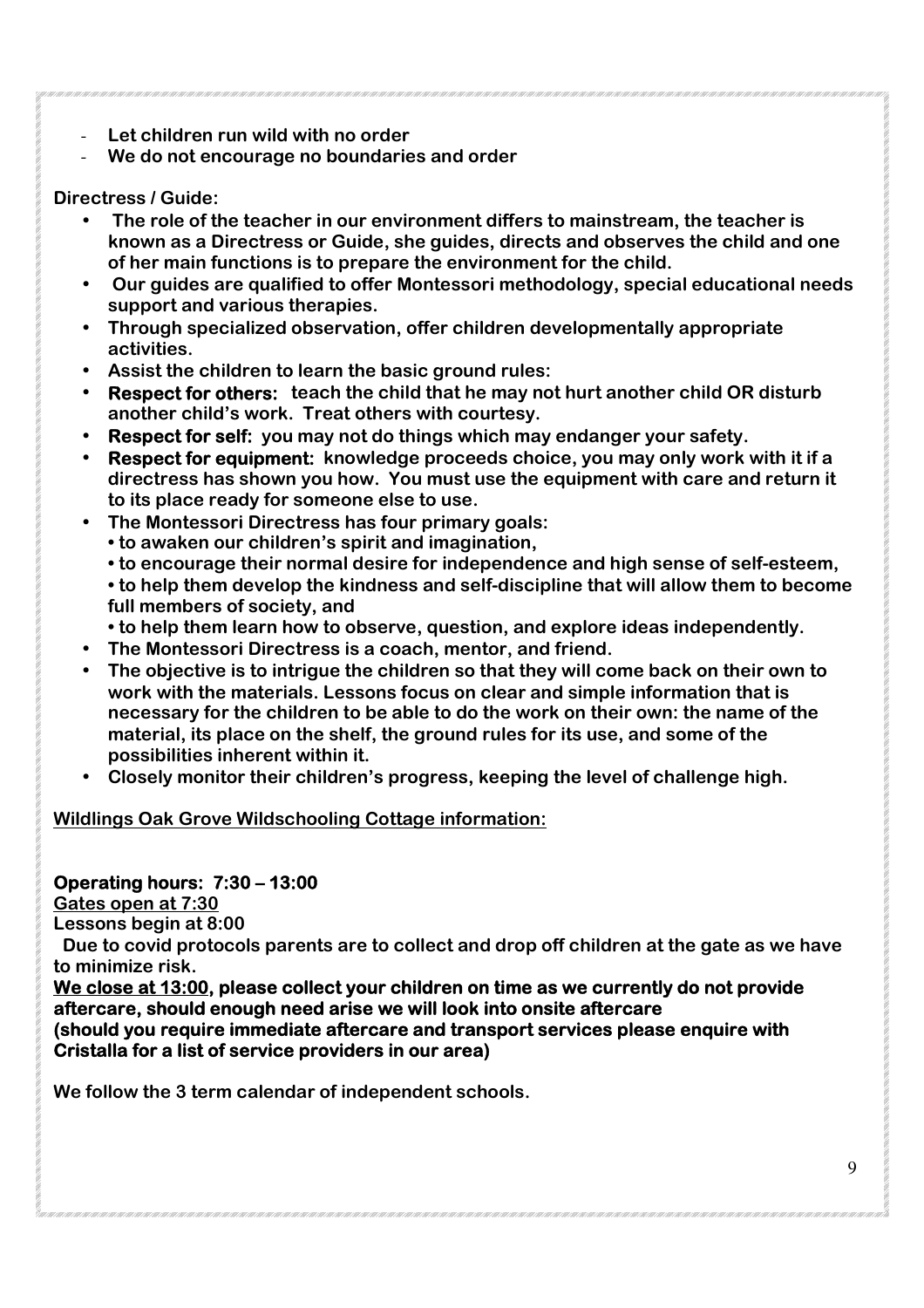### **Termly toiletries:**

**Each child is to bring the following toiletries during the first week of every term: Toiletries:** 

- **2 roll paper towels**
- **2 rolls of toilet paper**
- **2 box of tissues**
- **2 packets of wetwipes**
- **1 x 500ml bottle of detol**
- **1 x detol liquid hand soap**
- **1 Sunblock spf50 cream not spray 150ml- once a year**

**A toiletry fee will be invoiced to your account if toiletries are not provided by the first week of each term.** 

#### **Stationery list:**

- - **Lever arch file**
- **20 plastic sleeves**
- **A5 hardcover lined book (please cover and label)**
- **A4 hardcover 72 page lined book per subject (please cover and label)**

**Children using the Think Digital curriculum are required to have their own laptop and headset. The school shall not be held liable for any damage or incidents, children will be assisted to take responsibility of their belongings. Parents are encouraged to ensure that laptops are insured. Children will be required to bring their laptop to school daily and take it home at the end of day.** 





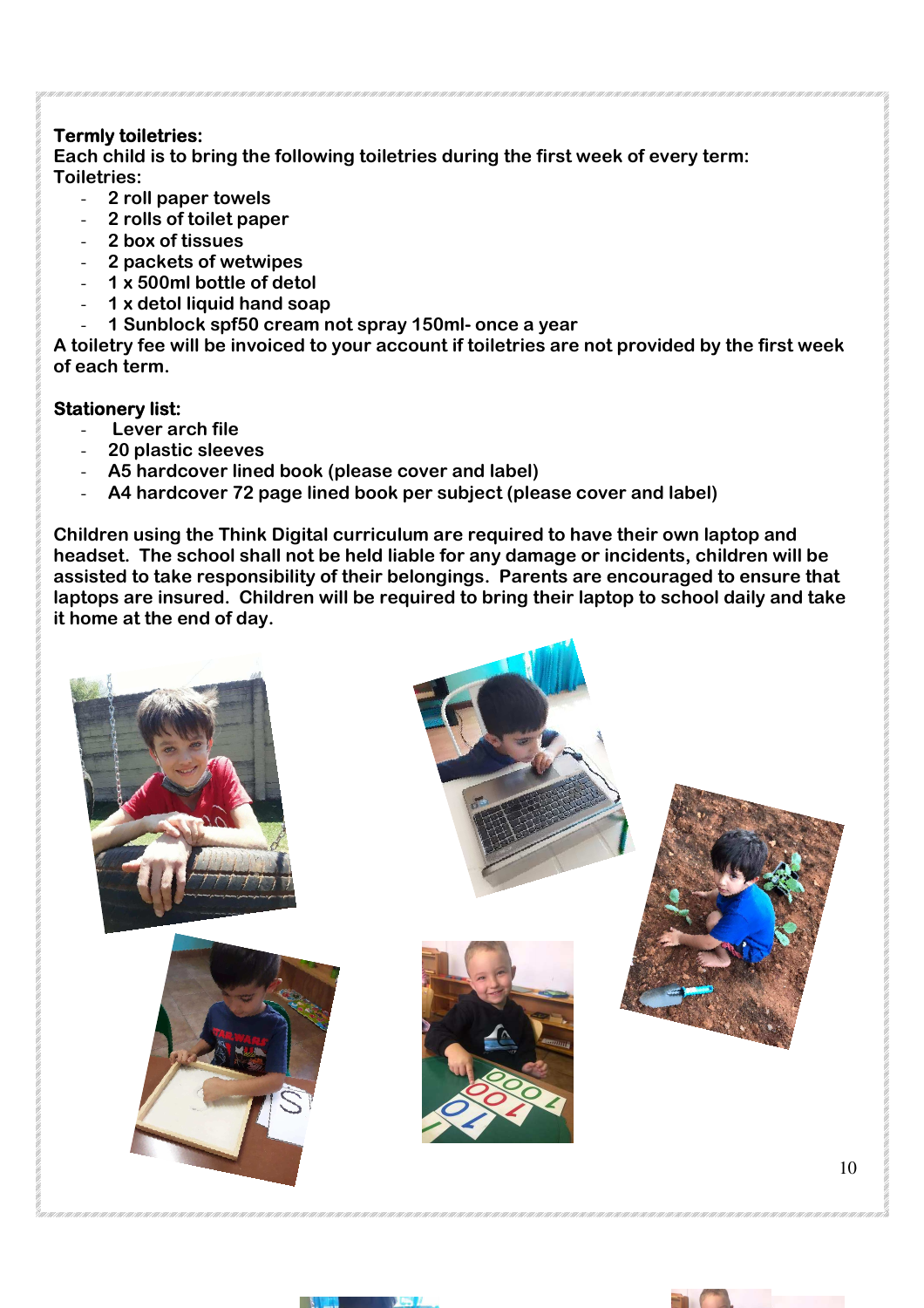"The teacher's task is first to nourish and assist, to watch, encourage, guide, induce, rather than to interfere, prescribe, or restrict."

-Dr Maria Montessori



**Head Directress: Cristalla Soufis-Kyriakou Qualifications include: Montessori teaching, Special Educational Needs, Integrated Learning Therapy, Craniosacral Therapy, Psychology, Human Resource Management.** 

**Providing a safe and nurturing space for children with difficulties is what has inspired the development of Wildlings Oak Grove Wildschooling. Struggling to find a suitable environment for my own son and recognizing the huge gap in the system for children with difficulties has been the motivating factor for creating an unconventional environment for children who do not fit in a box. I have over fifteen years teaching experience, assisting children with difficulties with learning support and therapy. Safety, acceptance and love takes precedence in our environment, without those children will not be open to learning anything.** 

**Feel free to contact me should you have any questions and to view our Wildschool.** 

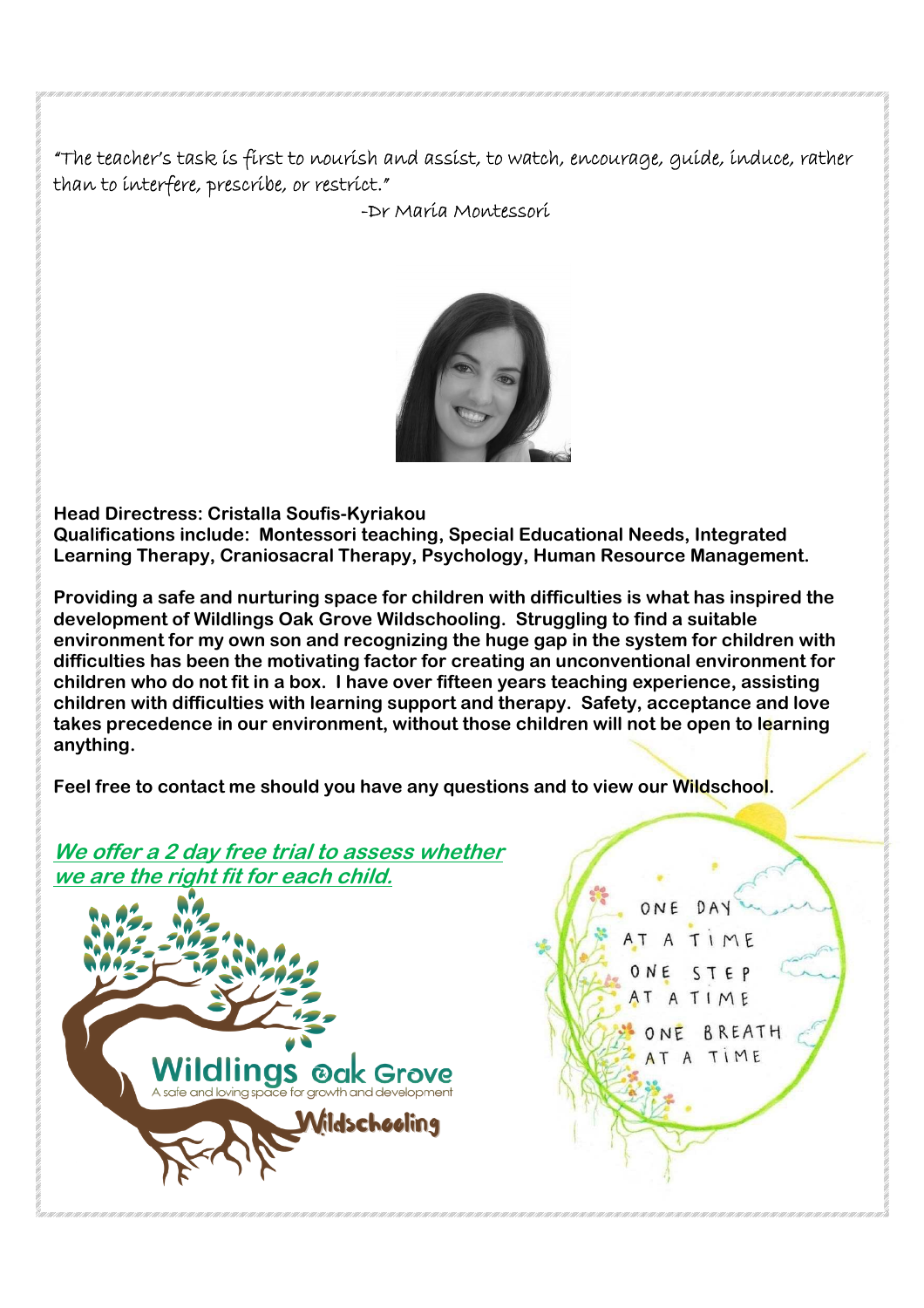# **Fee Schedule 2021**

# **Enrolment Fee**

A non–refundable enrolment fee of **R1800.00** is required. Pupils will not be accepted into the School unless this has been paid.

Re-enrolment fee for current students for 2022: R800.00

Siblings are offered a 10% discount on fees.

*Families requiring payment options are to please contact Cristalla directly* 

### **School Fees:**

- 1.1 Monthly fee of **R3800. 00 (over a 12 month period)**
- 1.2 Monthly fee of **R4800. 00** for children with severe learning difficulties that require a key-worker  **(over a 12 month period)**
- **1.3** Monthly fee of **R2900.00 (over a 12 month period) Part-time students for three times a week.**

Aftercare and holiday care is not presently available however should enough need arise we will consider offering this service onsite at an additional fee.

Fees are to be paid in advance and reflect by the 1<sup>st</sup> of the month. A full calendar month notice must be given in writing when the child intends leaving.

Our school follows a 3 term independent school calendar.

#### **Method of Payment**

For safety reasons **no cash** payments will be accepted at the school. Please pay via direct deposit or EFT payment.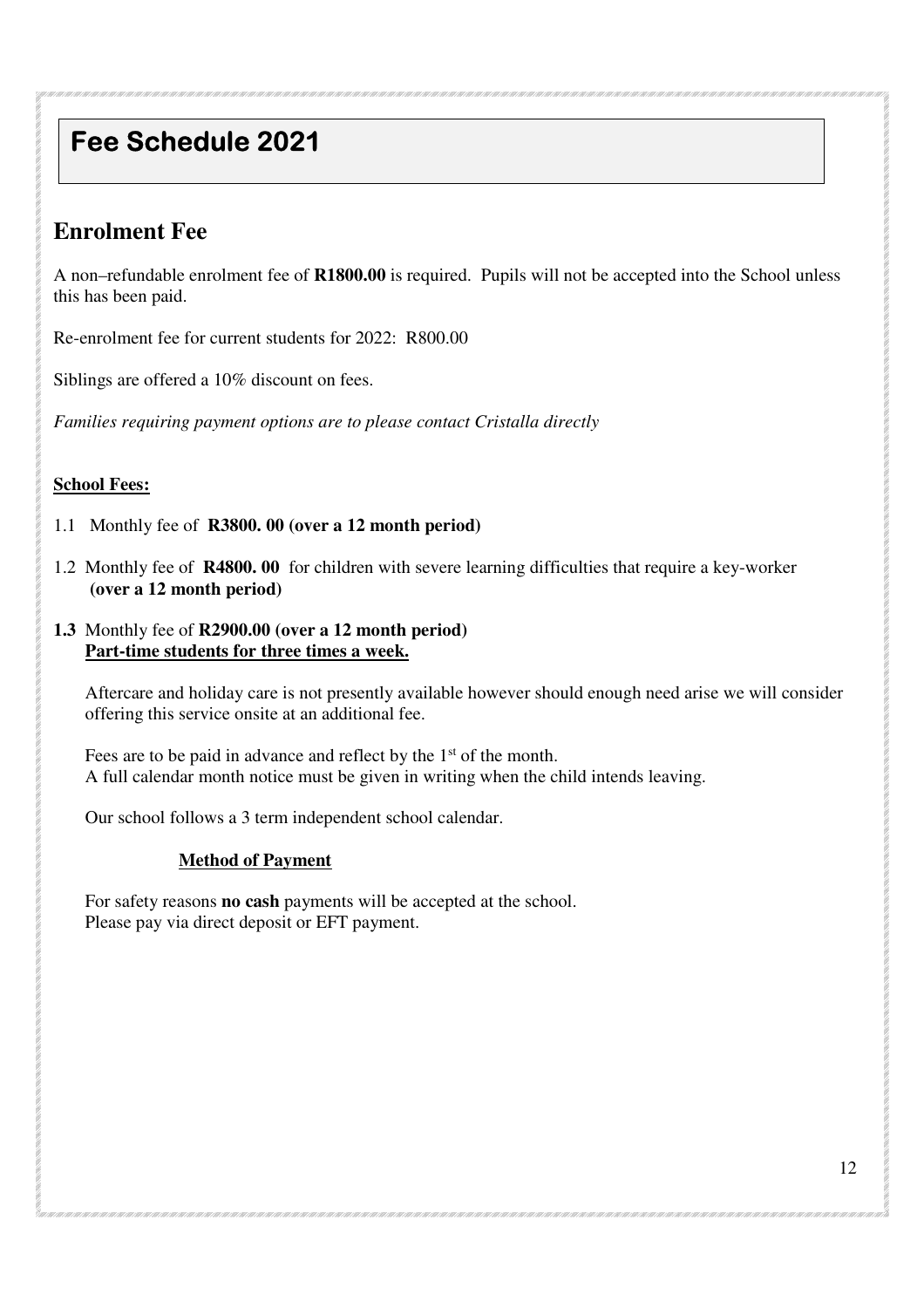# **Calendar 2021**

**Term 1** 

**Start: Wednesday 13 January** 

**Close: Wednesday 14 April** 

**Term 2** 

**Start: Wednesday 5 May** 

### **Close: Friday 6 August**

Mid-term Break: Normal time Friday 11 June Return to school Monday 21 June

Public Holidays: Wednesday 16 June (Youth day) Monday 9 August (Woman's day)

**Term 3** 

### **Start: Tuesday 7 September**

#### **Close: Friday 3 December**

 $\overline{a}$ 

Mid-term Break: Normal time Thursday 21 October. Return to school Tuesday 26 October

Public Holiday: Friday 24 September (Heritage day)

## **Term 1, 2022 proposed date to re-open Wednesday 12th January 2022 to be confirmed**